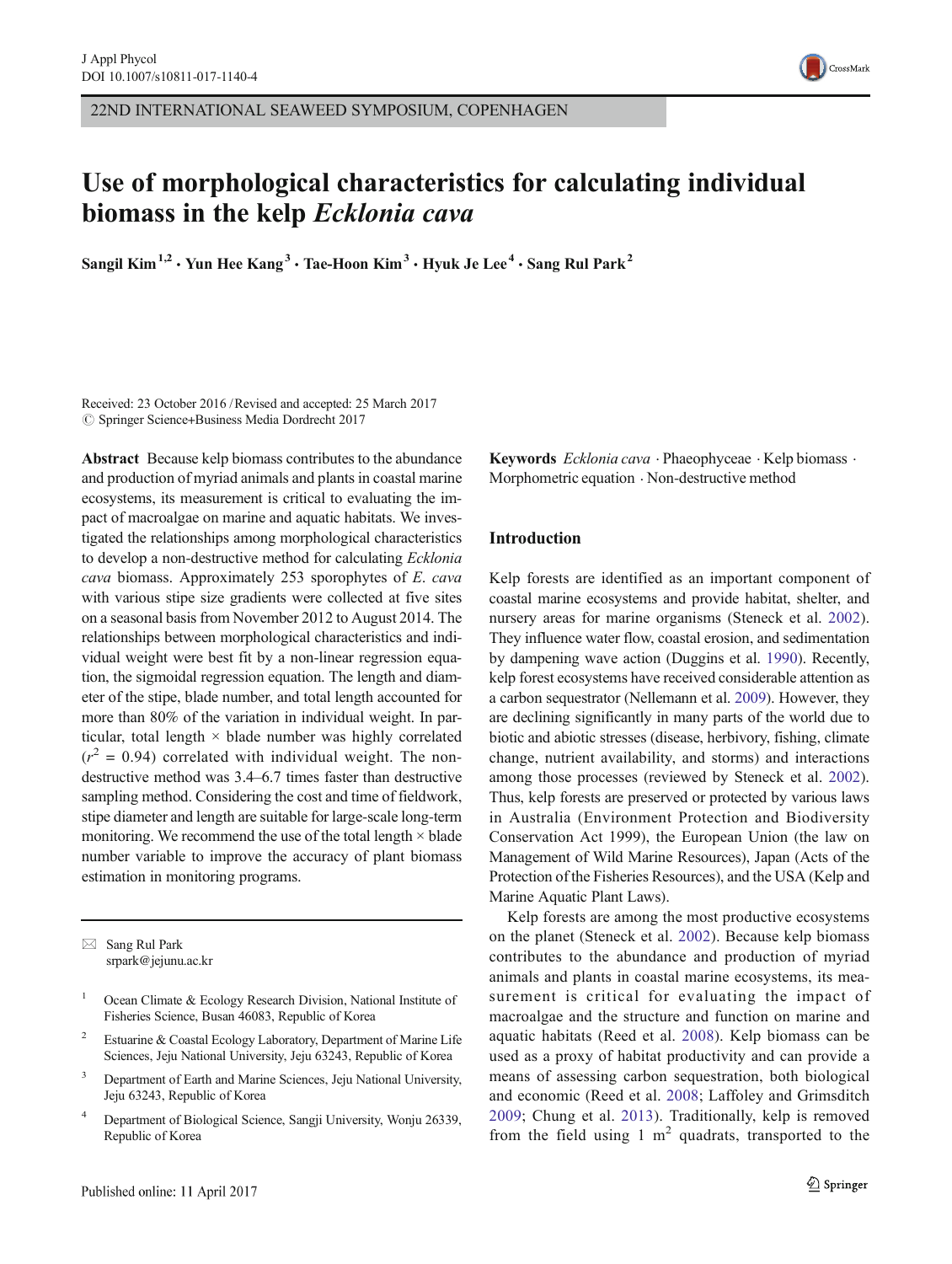laboratory and then weighed to measure biomass (the "destructive sampling method"). However, this method is labor-, cost-, and time-intensive as biomass sampling requires SCUBA diving for long periods. In addition, this method limits the area of kelp bed that can be sampled or monitored and is destructive to plant.

A number of non-destructive methods have been proposed to complement the destructive sampling method. A nondestructive assessment method using the equation derived from the relationship between percent cover and biomass can be applied to various macroalgae (Rollon et al. [2003\)](#page-6-0) but can yield over- or underestimates due to the inaccuracy of percentage estimates obtained based on the threedimensional morphology of kelp (Robbins and Boese [2002\)](#page-6-0). The usefulness of remote-sensing techniques for estimating kelp biomass has been investigated (North et al. [1993](#page-6-0); Stekoll et al. [2006](#page-6-0)). Although remote-sensing techniques have been used successfully to map kelp beds, these techniques estimate kelp biomass using data obtained from destructive sampling (Stekoll et al. [2006](#page-6-0); Anderson et al. [2007](#page-5-0)).

The allometric method for estimating kelp biomass using biomass-morphological characteristics was developed to overcome the inherent disadvantages of removing material from the field and to improve the accuracy of estimates (Rothman et al. [2010\)](#page-6-0). The high correlation between kelp biomass and morphological characteristics indicated the usefulness of this method. This method has been evaluated as a simple and easy assessment technique for estimating kelp biomass. In contrast, the regression equation for the relationship between kelp biomass and morphological characteristics may strongly vary with locations. Additionally, long-term monitoring of kelp biomass is essential to capture seasonal and yearly variations. Thus, sampling for allometric equation to estimate biomass should consider spatial and temporal variations.

The kelp *Ecklonia* is the dominant genus of kelp forests in South Australia, Northeast Asia, and South Africa (Mann [2000\)](#page-6-0). In particular, Ecklonia cava Kjellman, a species native to North Pacific waters off the coasts of Korea and Japan, is the major habitat-forming organism in subtidal areas along the southern coast of Korea (Bolton and Anderson [1994](#page-5-0)). Ecklonia cava plays an important role as a food source in kelp-dominated ecosystems (Kim [2016](#page-6-0)) and is the major food for abalone due to its huge biomass (Hwang et al. [2013](#page-6-0)). In addition, it is a major source of bioactive components (Artan et al. [2008](#page-5-0); Thomas and Kim [2011\)](#page-6-0). Thus, the Korean government prohibits collection of this species for commercial use under the Fishery Resource Management Act (Law no. 10599). In this study, we identified a relationship that would facilitate calculation of the biomass or productivity of E. cava from a simple, easy and costless, non-destructive measure for use in long-term monitoring. To this end, we performed annual sampling of E. cava with stipes of various sizes from five sites seasonally during the entire experimental period (2012– 2014).

## Materials and methods

## Study area

Jeju Island, located in the southern sea of Korea, is the largest island in Korea. The island coastline stretches along approximately 308 km and comprises 75% natural rocky shores, 17.9% artificial hard-bottom shores, and 7.1% sand beaches ([http://www.Khoa.go.kr\)](http://www.khoa.go.kr). Because the Tsushima Current (a branch of the Kuroshio Current) flows around Jeju Island, the climate of Jeju Island is strongly affected by the warm Kuroshio Currents. The water temperature was 13.7–26.6 °C during the last 17 years (1992–2008; [http://www.Khoa.go.kr\)](http://www.khoa.go.kr). Average water temperature during winter was 2 °C higher on southern coast of Jeju Island than on northern coast of Jeju Island (Kim [2016](#page-6-0)). Strong typhoons are frequent during summer–early autumn. Annual mean precipitation from 1971 to 2000 was approximately 1975 mm, about 60% of which occurred during the summer monsoon season ([http://www.kma.go.](http://www.kma.go.kr) [kr\)](http://www.kma.go.kr). The tidal regime is semi-diurnal with a maximum tidal range of about 2.7 m during spring tides (Tide Tables for the Coast of Korea, National Oceanographic Research Institute of Korea). The benthic community structure in the subtidal zone is dependent on water depth (Kim et al. [2013\)](#page-6-0). Lithophyllum okamurae, Amphiroa anceps, Amphiroa ephedraea, Amphiroa misakiensis, and Codium coactum dominate at 0–5 m water depth. Large brown algae such as Ecklonia cava and Sargassum spp. are abundant at a depth of 5–15 m. In particular, E. cava forms dense assemblages at depths of 8–12 m. The predominant species at 15–30 m depth are the red alga Peyssonnelia capensis and corals such as Scleronephthya gracillimum, Dendronephthya spp., and Alveophora japonica.

## Data collection

A total of 253 plants were collected at five sites along the coast of Jeju Island from November 2012 to August 2014 (Table [1](#page-2-0)). Individuals were selected to cover the entire range of size variation within populations, including recruits, juveniles, and adults (Table [2](#page-2-0)). All samples were taken at 8– 12 m depth, from a dense, near-homogeneous stand of E. cava, transported to the laboratory using paper moistened with seawater to prevent water loss from samples, and processed immediately. The diameter and length of the stipe, lengths of the primary and longest blade, thallus height, and total length (stipe length + longest blade length) of each plant were measured (Fig. [1\)](#page-3-0). The number of blades per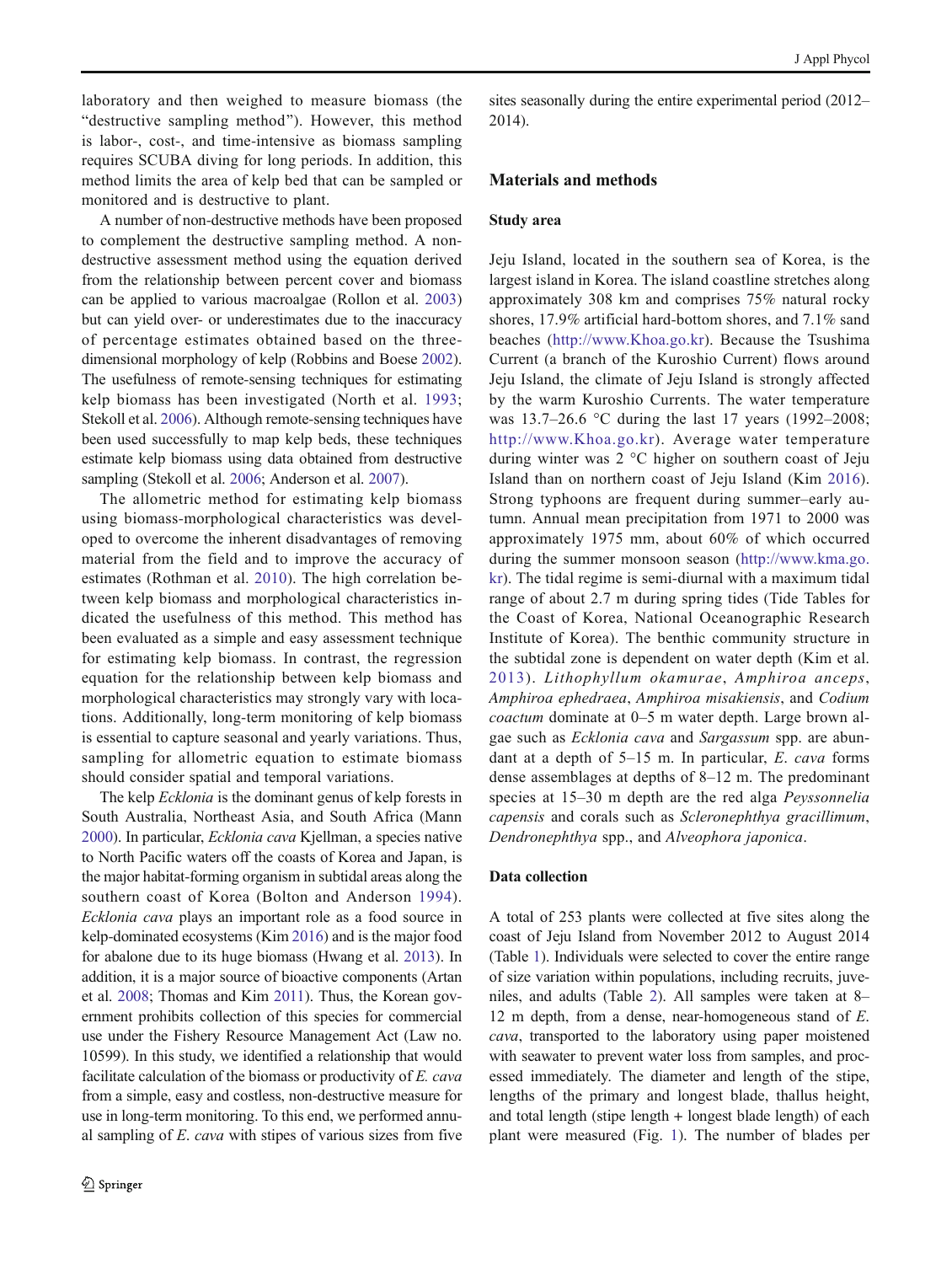<span id="page-2-0"></span>Table 1 Study sites, their position (latitude, longitude, and location), collection dates, and sampling size on Jeju Island, Korea

| <b>Site</b> | Latitude (N)         | Longitude $(E)$        | Location           | collection date                                                                  | Sample size $(n)$ |
|-------------|----------------------|------------------------|--------------------|----------------------------------------------------------------------------------|-------------------|
| Munseom     | $33^{\circ}$ 13' 38" | $126^{\circ}$ 34' 04"  | Southern coast     | November 2012; March, July, September, and<br>November 2013; May and August 2014 | 105               |
| Pyoseon     | $33^{\circ}$ 18' 26" | $126^{\circ}$ 48' 56"  | Southeastern coast | September 2013; February and June 2014                                           | 21                |
| Seongsan    | $33^{\circ}$ 27' 42" | $126^{\circ} 56' 24''$ | Eastern coast      | September 2013; March and July 2014                                              | 30                |
| Dodoo       | $33^{\circ}$ 24' 12" | $126^{\circ}$ 13' 32"  | Northwestern coast | September 2013; April and August 2014                                            | 30                |
| Eoyeong     | $33^{\circ}31'11''$  | $126^{\circ} 29' 20''$ | Northern coast     | November 2012, March, June, and<br>September 2013; April and July 2014           | 67                |

plant was counted. Then, all samples were thoroughly cleaned of epiphytes and sediment, separated into stipe and blade parts, and dried at 60 °C to constant weight.

# Statistical analyses

All thalli  $(n = 253)$  were used for evaluation of the allometric relationships between morphological characteristics and individual weight. The relationships between morphological characteristics and individual weight were best fit by various nonlinear regression equations (sigmoidal, exponential rise to maximum, logistic, hyperbola, and power law equations). Then, we selected for explanatory variables the sigmoidal model using the Akaike information criterion (AIC) and the determination coefficient  $(r^2)$ . The explanatory variables include one variable (stipe diameter, stipe length, primary blade length, longest blade length, blade number, thallus height, total length) or combination of variables (variable  $\times$  variable). All statistical analyses were performed using R software (Version 2.9.0).

#### Results

#### Morphology of E. cava

Ecklonia cava collected in this study exhibited highly variable morphological characteristics (Table 2). The stipe length of E. cava collected ranged from 3.0 to 894.0 mm. Regarding stipe diameter, the median value (11.78 mm) was slightly higher than the mean value (10.38 mm). Primary blade length ranged from 54.0 to 492.0 mm, while longest lateral blade length ranged from 27.0 to 581.0 mm (Table 2). Thallus height varied from 5.8 to 105.1 cm during the experimental period (Table 2). Individual weights varied from 0.03 to 160.52 g dry weight (Table 2). The stipe/blade biomass ratios increased gradually with increasing stipe length (Table 2).

#### Morphological characteristics vs. individual weight

The relationships between morphological characteristics and individual weight in E. cava were established to find a simple

Table 2 Summary of stipe class and diameter, blade length and number, thallus height, individual weight, and contribution of stipe biomass to the total biomass ( $S/T$  ratio) of kelp collected on Jeju Island, Korea ( $n = 253$ )

| Stipe class (mm) | Frequency<br>$(\%)$ | Stipe<br>diameter (mm) | Blade length (mm) |                          | Thallus         | Blade number | Individual weight | $S/T$ ratio |
|------------------|---------------------|------------------------|-------------------|--------------------------|-----------------|--------------|-------------------|-------------|
|                  |                     |                        | Primary           | Longest lateral          | height (cm)     |              | (g dry weight)    |             |
| $1 - 20$         | 9.3                 | $1.0 - 2.4$            | $54 - 203$        | $\overline{\phantom{0}}$ | $5.8 - 21.9$    |              | $0.028 - 0.472$   | 0.04        |
| $21 - 50$        | 10.2                | $2.9 - 6.2$            | 204-402           | $27 - 323$               | $24.3 - 43.7$   | $6 - 17$     | $0.510 - 14.175$  | 0.07        |
| $51 - 70$        | 11.0                | $4.9 - 9.6$            | 186–468           | 94 - 478                 | $25.1 - 53.3$   | $10 - 37$    | 2.670-78.439      | 0.04        |
| $71 - 100$       | 6.8                 | $4.2 - 10.0$           | $200 - 425$       | $55 - 520$               | $27.7 - 50.9$   | $10 - 41$    | 1.421-109.526     | 0.07        |
| $101 - 200$      | 11.9                | $8.0 - 12.3$           | 118-492           | 290-477                  | $28.0 - 61.6$   | $20 - 33$    | 19.801-80.916     | 0.07        |
| $201 - 300$      | 10.2                | $9.8 - 13.4$           | $115 - 257$       | 319-515                  | $37.8 - 54.8$   | $22 - 34$    | 35.165-94.235     | 0.11        |
| $301 - 400$      | 10.2                | $11.9 - 16.0$          | $142 - 322$       | 277-581                  | $53.0 - 70.1$   | $21 - 43$    | 38.123-132.110    | 0.14        |
| $401 - 500$      | 8.5                 | $13.8 - 15.0$          | $140 - 370$       | $381 - 561$              | 59.6-85.7       | $25 - 46$    | 56.028-117.238    | 0.17        |
| $501 - 600$      | 7.6                 | $12.7 - 19.0$          | $80 - 213$        | 344-526                  | $70.9 - 78.9$   | $18 - 47$    | 42.129-154-489    | 0.22        |
| $601 - 700$      | 6.8                 | $13.8 - 18.4$          | $84 - 240$        | 282-475                  | 68.6–92.4       | $26 - 55$    | 75.496-160-522    | 0.21        |
| $701 - 800$      | 5.1                 | $13.8 - 17.4$          | $106 - 155$       | 316-406                  | $83.3 - 91.2$   | $22 - 39$    | 72.062-140.823    | 0.25        |
| 800-900          | 1.8                 | $19.3 - 21.07$         | $140 - 195$       | 425 - 436                | $103.4 - 105.1$ | $37 - 43$    | 137.560-142.071   | 0.25        |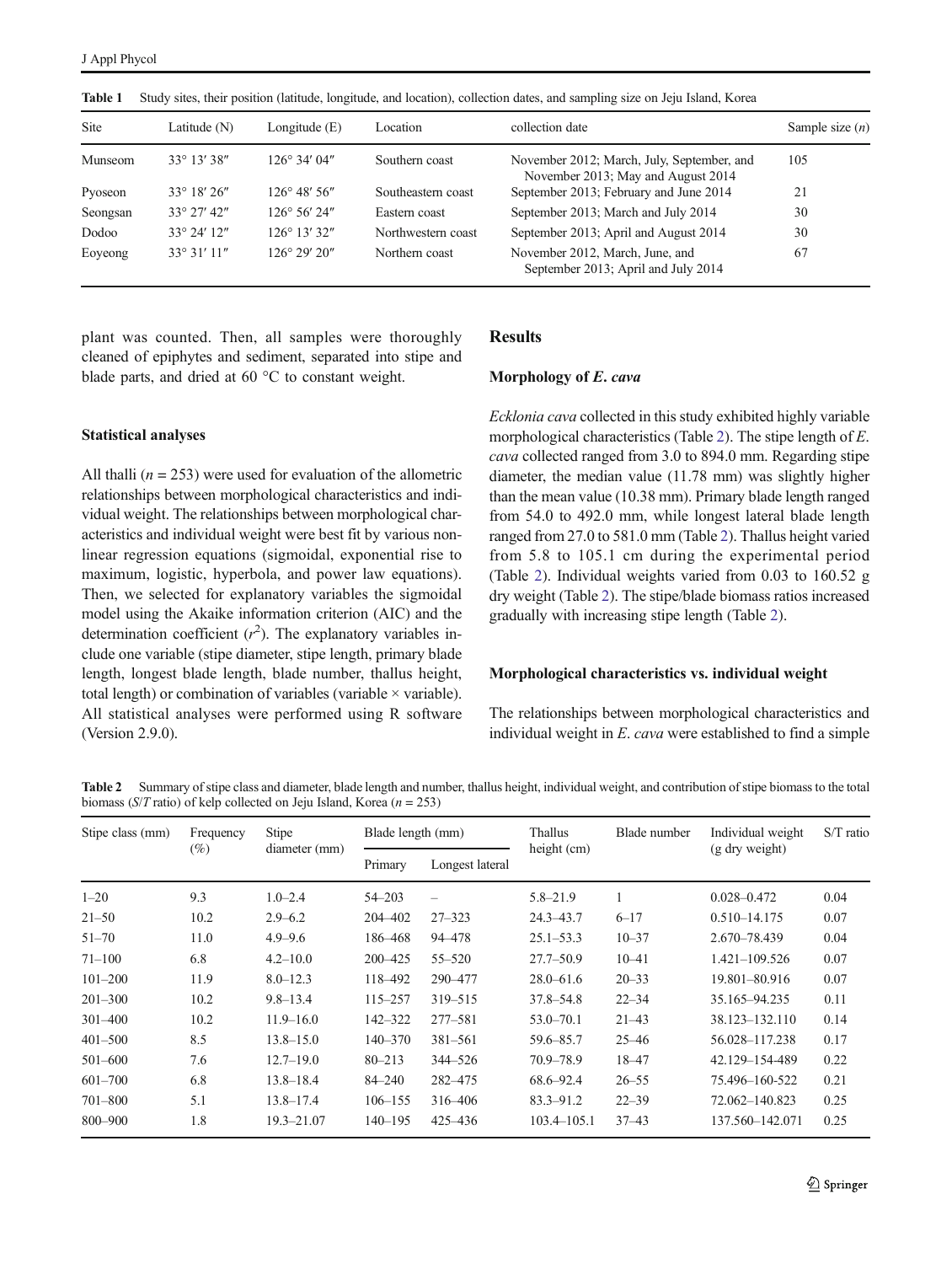<span id="page-3-0"></span>Fig. 1 Biometric parameters used to evaluate the Ecklonia cava adult (a) and juvenile (b) thallus. ST stipe length, SD stipe diameter, PB primary blade, LB lateral blade, TH thallus height



and easy allometric equation. In this study, we tested 7 explanatory variables (one variable) and 20 combination variables (variable  $\times$  variable) except thallus height  $\times$  total length variable. The 12 selected morphological characteristics–biomass relationships are shown in Fig. [2](#page-4-0), and their respective parameters are given in Table [3.](#page-5-0) Significant relationships were found between all morphological characteristics, with the exception of primary blade length and individual weight in E. cava (Fig. [2](#page-4-0)). Total length exhibited a significant relationship with individual weight and explained 85% of the variation in individual weight (Fig. [2f\)](#page-4-0). More than 80% of the variation in individual weight was explained by stipe diameter, stipe length, and blade number (Fig. [2a](#page-4-0), b, d). Longest blade length and thallus height accounted for 61 and 67% of the observed variation in individual weight, respectively (Fig. [2c,](#page-4-0) e). Six variables across 20 combination variables explained more than 80% of the variation in individual weight (Fig. [2g](#page-4-0)–l). In particular, total length  $\times$  blade number was highly ( $r^2 = 0.94$ ) correlated with individual weight, and accounted for more than 90% of the variation in that parameter (Fig. [2l\)](#page-4-0).

# Discussion

The method of determining kelp biomass from destructive sampling is widely used but requires prolonged SCUBA diving, and retrieving the whole thallus in the field is time- and cost-intensive (Rothman et al. [2010\)](#page-6-0). For example, destructive sampling method took approximately 0.67 diver-hours to collect samples within a  $1-m^2$  quadrat in this study. Therefore, several studies have attempted to identify empirical allometric relations to enable estimation of kelp biomass in the field (Gendron [1985;](#page-6-0) Gevaert et al. [2008;](#page-6-0) Rothman et al. [2010\)](#page-6-0). In this study, all morphological characteristics, with the exception of primary blade length, were significantly correlated with the individual weight of E. cava, in that they explained more than 60% of the variation. Measuring one morphological character took 0.1–0.2 diver-hours per 1  $m<sup>2</sup>$  quadrat in the field. Nondestructive method was 3.4–6.7 times faster than destructive sampling method. This suggests that use of morphometric characteristics is a cost-effective technique for evaluating kelp biomass (Gevaert et al. [2008;](#page-6-0) Rothman et al. [2010\)](#page-6-0).

Of the 27 explanatory variables investigated, total length  $\times$ blade number was the best predictor of individual weight. This may be related to the characteristics of the total length  $\times$  blade number parameter, which comprises three parameters (stipe length, longest blade length, and blade number). In E. maxima, stipe length is useful for estimating plant biomass (Rothman et al. [2010\)](#page-6-0). The whole-plant biomass of Macrocystis can be estimated from individual frond length (Stekoll and Else [1992](#page-6-0); van Tamelen and Woodby [2001\)](#page-6-0). Blade biomass has been used to calculate the whole-plant biomass of kelp species such as Nereocystis luekeana and Alaria fistulosa (Stekoll et al. [2006\)](#page-6-0). In the present study, stipe length, longest blade length, and blade number showed significant relationships with individual weight. The blade biomass dependent on longest blade length and blade number accounted for 75–96% of whole plant biomass (Table [2](#page-2-0)). This is likely to increase the accuracy of estimation of plant weight using total length  $\times$  blade number. Despite its advantages, determination of the total length  $\times$  blade number parameter requires prolonged SCUBA diving (0.35 diver-hours per  $1 \text{ m}^2$  quadrat). Therefore, this method is suitable for monitoring programs that require accurate estimation of the biomass in kelp forests.

Of one morphological character, total length was significantly correlated with individual weight ( $r^2 = 0.85$ ). These results suggest that total length is an effective substitute for weighing the whole plant. Similar to total length, thallus height (stipe length + primary blade length) explained more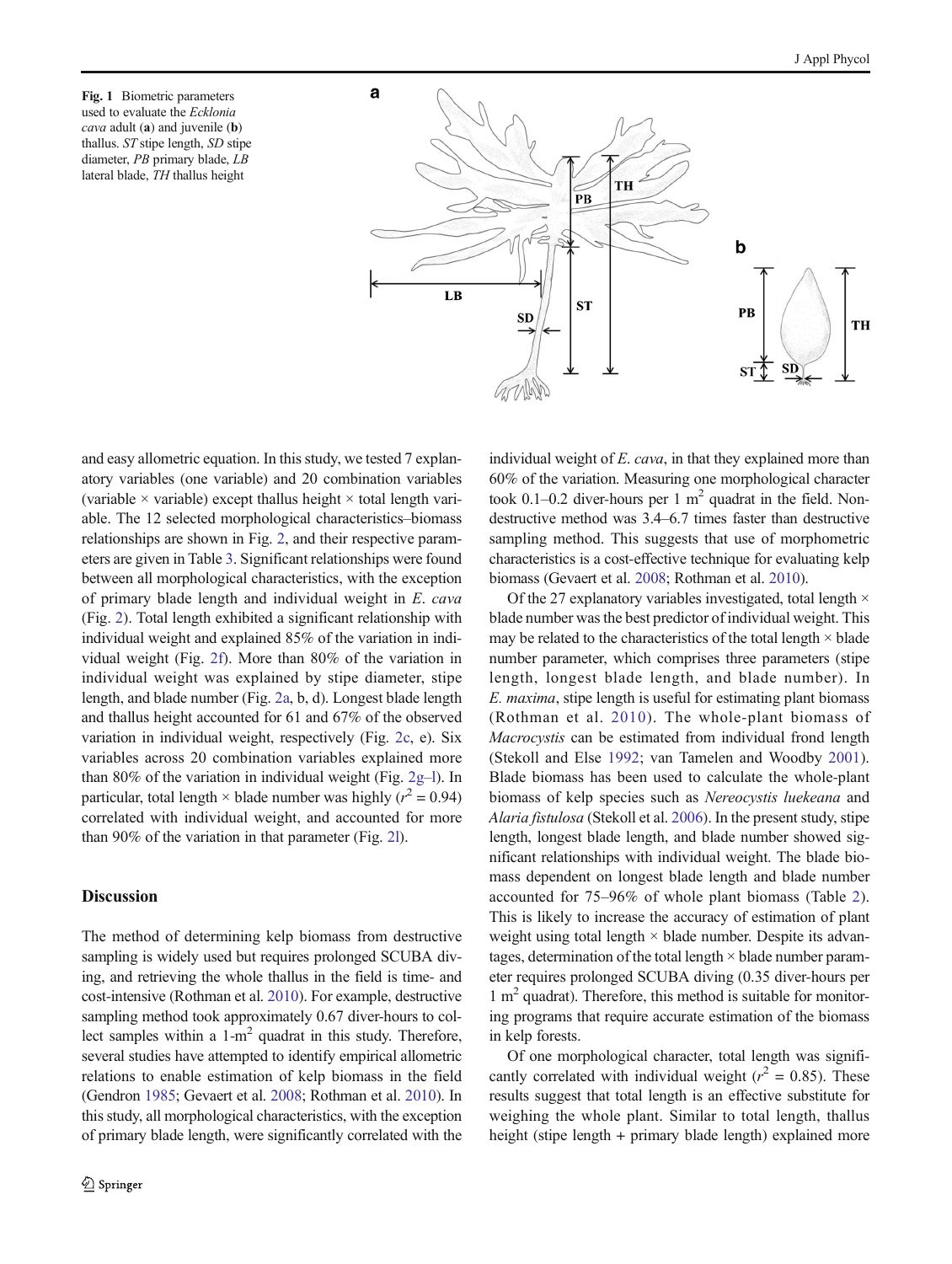<span id="page-4-0"></span>

Fig. 2 Allometric relationships between individual weight and morphological characteristics (a stipe diameter, b stipe length, c longest blade length, d blade number, e thallus height, f total length, g stipe diameter  $\times$  blade number, **h** stipe diameter  $\times$  total length, **i** stipe length

 $\times$  longest blade length, j stipe length  $\times$  blade number, k thallus  $\times$  blade number, l total length × blade number) in Ecklonia cava. Relationships between stipe length and morphological characteristics were fitted using the equations:  $Y = a / [1 + (X - X_0)^b] (n = 253)$ 

than 67% of the variation in individual weight. The ability to predict individual weight based on thallus height was slightly lower than that of total length, likely due to the variability of primary blade length in thallus height. The highest individual weight has been observed at about 150–200 mm of primary blade length, after which individual weight decreased with increasing primary blade length (data not shown). The ratio of primary blade length to thallus height decreased with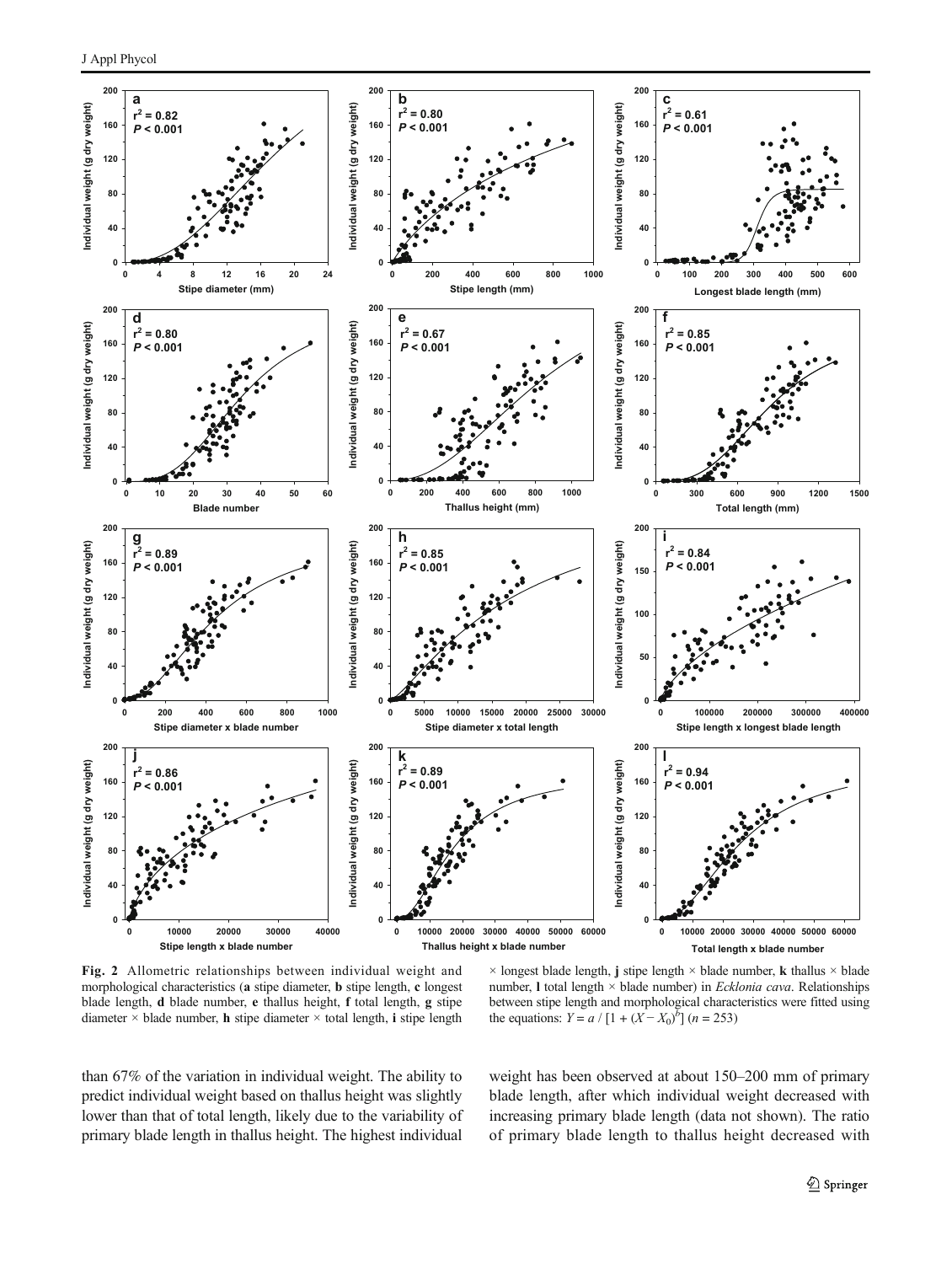<span id="page-5-0"></span>Table 3 The relationships between morphological characteristics and individual weight in Ecklonia cava in Jeju Island, Korea

| Variable $(X)$                             | a      | $X_0$        | b        | $r^2$ |
|--------------------------------------------|--------|--------------|----------|-------|
| Stipe diameter (mm)                        | 288.31 | 19.81        | $-2.31$  | 0.82  |
| Stipe length (mm)                          | 327.29 | 1244.86      | $-0.89$  | 0.80  |
| Longest blade length (mm)                  | 85.03  | 312.36       | $-14.66$ | 0.61  |
| Blade number                               | 201.21 | 34.81        | $-2.93$  | 0.80  |
| Thallus height (mm)                        | 248.13 | 879.94       | $-2.23$  | 0.67  |
| Total length (mm)                          | 178.71 | 854.48       | $-2.91$  | 0.85  |
| Stipe diameter $\times$ blade number       | 196.04 | 458.32       | $-2.01$  | 0.89  |
| Stipe diameter $\times$ total length       | 251.39 | 19,319.64    | $-1.27$  | 0.85  |
| Stipe length $\times$ longest blade length | 754.36 | 3,039,228.55 | $-0.72$  | 0.84  |
| Stipe length $\times$ blade length         | 360.45 | 59,534.65    | $-0.72$  | 0.86  |
| Thallus height $\times$ blade number       | 169.93 | 17,646.35    | $-1.99$  | 0.89  |
| Total length $\times$ blade number         | 181.97 | 26,290.31    | $-1.99$  | 0.94  |

Sigmoidal regression equation: Individual weight =  $a / [1 + (X / X_0)^b]$ 

increasing stipe length (Table [2](#page-2-0)). These results indicate that although thallus height does not differ among plants, individual weight can vary with age or maturity level. Therefore, thallus height may not be a satisfactory predictor of individual weight in populations of plants with various ages.

The usefulness of stipe diameter for estimating plant biomass has been reported in several kelp species (Dean et al. 1996; Vásquez and Vega [2004](#page-6-0); Stekoll et al. [2006](#page-6-0)). Although the use of stipe diameter as a predictor of age is limited by the variation in growth rate among individuals, stipe diameter shows a strong relationship with individual age, reflecting the degree of plant maturity (Klinger and DeWreede [1988\)](#page-6-0). In the present study, the stipe diameter showed a strong correlation ( $r^2 = 0.82$ ) with individual weight. In the field, stipe diameter can be measured more easily and rapidly (0.1 diverhours per 1  $m<sup>2</sup>$  quadrat) than other parameters. Therefore, this method is both less laborious and more cost-effective due to the reduced SCUBA diving time required. However, stipe diameter varies markedly according to location and season (Stekoll et al. [2006\)](#page-6-0). The stipe diameter is greater at exposed than at sheltered areas (Bekkby et al. 2014). A tiny difference of stipe diameter may potentially cause a large difference between the predicted biomass and the observed biomass. Therefore, use of the stipe diameter to estimate individual weight should be approached with caution.

In conclusion, determining plant biomass using morphometric characteristics is suitable for non-destructive assessment of kelp species as it enables more simple and costeffective assessment of kelp forest. However, the allometric equations should be considered spatial and temporal variations of individual weight in E. cava. Despite the drawbacks of the stipe diameter variable, the stipe diameter and length are still appropriate for long-term monitoring in kelp beds at a large scale due to the simplicity and effectiveness of the equation. Total length consisting of stipe length and longest blade length reflects stipe and blade weights, which enables estimation of plant biomass at a medium scale in consideration of diving time and accuracy of this method. Total length  $\times$ blade number enables accurate assessment of individual weight as it takes into consideration stipe length, longest blade length, and blade number. We recommend the use of this parameter to predict Ecklonia plant biomass in monitoring programs.

Acknowledgements This work was supported in part by Basic Science Research Program through the National Research Foundation of Korea (NRF) funded by the Ministry of Education (2015R1D1A1A01057603), and the projects entitled "Long-term change of structure and function in marine ecosystems of Korea" and "Development of integrated technologies for developing biomaterials using by magma seawater" funded by the Ministry of Oceans and Fisheries, Korea.

# **References**

- Anderson RJ, Rand A, Rothman MD, Share A, Bolton JJ (2007) Mapping and quantifying the South African kelp resource. Afr J Mar Sci 29:369–378
- Artan M, Li Y, Karadeniz FS, Lee H, Kim MM, Kim SK (2008) Anti-HIV-1 activity of phloroglucinol derivative, 6,6′-bieckol, from Ecklonia cava. Bioorg Med Chem Lett 16:7921–7926
- Bekkby T, Rinde E, Gundersen H, Norderhaug KM, Gitmark JK, Christie H (2014) Length, strength and water flow: relative importance of wave and current exposure on morphology in kelp Laminaria hyperborea. Mar Ecol Prog Ser 506:61–70
- Bolton JJ, Anderson RJ (1994) Ecklonia. In: Akatsuka I (ed) Biology of economic algae. SPB Academic Publishing, The Hague, pp 385– 406
- Chung IK, Oak JH, Lee JA, Shin JA, Kim JG, Park K-S (2013) Installing kelp forests/seaweed beds for mitigation and adaptation against global warming: Korean Project Overview. ICES J Mar Sci 70: 1038–1044
- Dean TA, Stekoll MS, Smith RO (1996) Kelps and oil: the effects of the Exxon Valdez oil spill on subtidal algae. In: Rice SD, Spies RB, Wolfe DA, Wright BA (eds) Proceedings of the Exxon Valdez Oil Spill Symposium. American Fisheries Society Symposium 18, pp 412–423